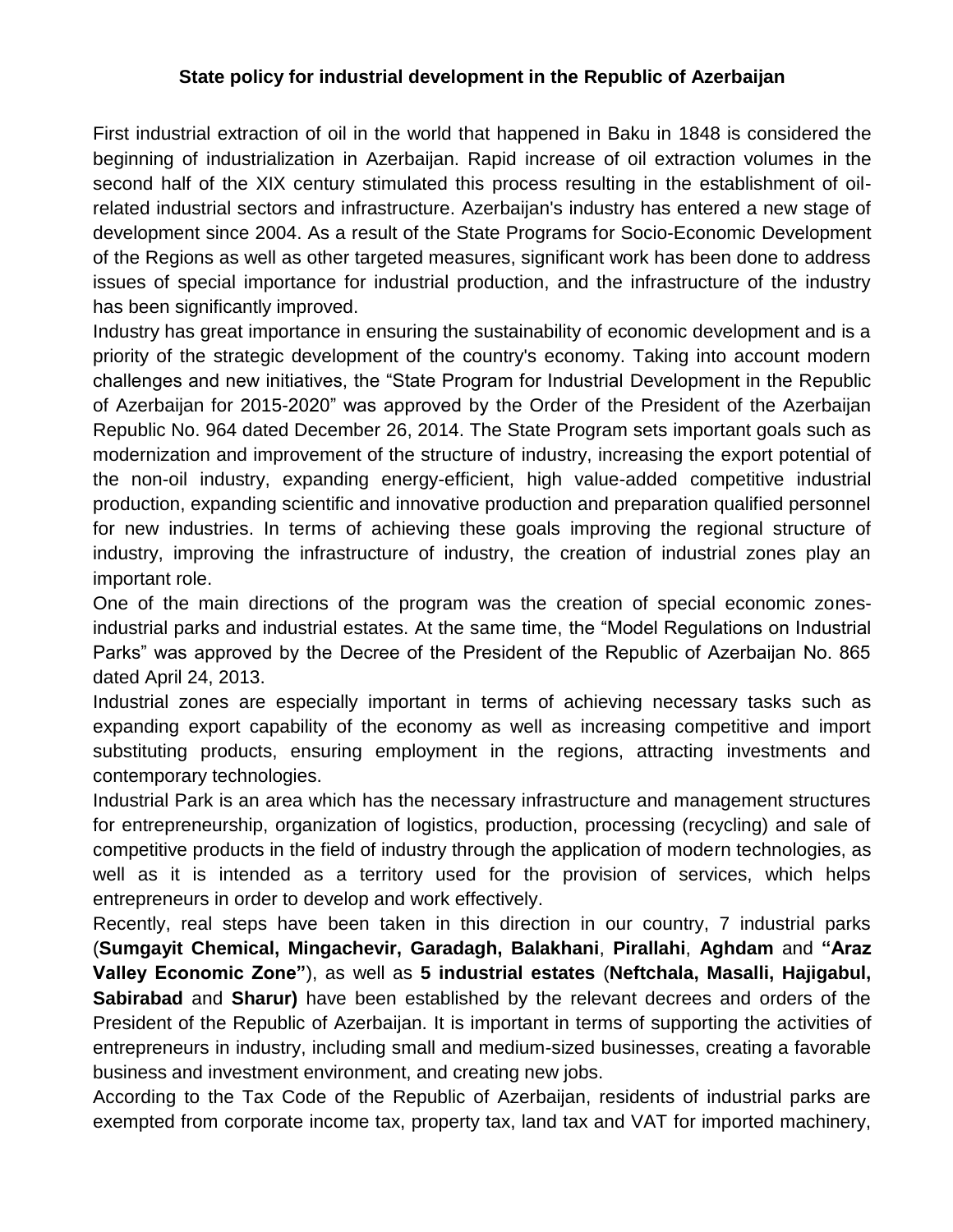technological equipment and devices in industrial parks for **10 years from the reporting year of registration.**

According to the Law of the Republic of Azerbaijan on Customs Tariffs, based on the corresponding supporting document, residents of industrial parks for a period of **7 years from the date of registration** are exempted from **customs duties** on imported equipment, technological equipment and devices intended for the construction of production sites, research and development, as well as production goals in the industrial parks.

The main priority areas of activity in **Sumgayit Chemical Industrial Park** are chemical industry products, including inorganic chemistry, organic synthesis chemistry, polymer chemistry, household chemicals and pharmaceutical chemicals, products of machine-building industry, including products of electric power, machine tools and machine building, machinery and equipment for agriculture, products of the metallurgical industry, additives for metallurgical processes, including ferrous and non-ferrous metal products, various construction materials, information and communication technology products, light industry products, packaging products. The territory of Sumgayit Chemical Industrial Park is 583.5 hectares. Detailed information is available on the website of Sumgayit Chemical Industrial Park [\(www.scip.az\)](http://www.scip.az/).

The area of **Balakhani Industrial Park** is 10.15 hectares. It is planned to process (recycle) household waste and establish service facilities in the park. The main purpose of the creation of this park is to create favorable conditions for potential entrepreneurs and investors interested in the field of reproduction. Detailed information is available on the website of Balakhani Industrial Park (www.bsp.az).

**Garadagh Industrial Park** specializes in the field of production of tankers, dry cargo ships, tugboats, passenger ships, crane carriers, diving ships, various types of fishing vessels, multipurpose platform supply vessels, liquefied gas tankers, coastal safety boats, ship fleets of various sizes, production and repair of other types of large, medium and heavy tonnage ships and equipment

**Mingachevir Industrial Park** specializes mainly in light industry. Two factories for the production of cotton yarn from Mingachevir Textile LLC with a total production capacity of 20,000 tons (using the "Ring" and "Open End" methods) were put into operation on February 27, 2018.

**Pirallahi Industrial Park** established for the development of the pharmaceutical industry in our country. Appropriate work is being carried out in the park to build production facilities for various forms and purposes of pharmaceuticals and medicines (tablets, capsules, etc.), intravenous, dialysis and injection solutions, medical equipment and devices, processing and packaging of medicinal plants, veterinary drugs, Other auxiliary materials used in pharmaceutical (sterile gloves, systems, embroidery, umbilical clam, bandage, gauze, sticking plaster, cotton, thermometer, clysters balloon, RKQ ribbons, sterile spatulas, scarifier, X-ray films, fluorography tape, contrast items etc.) as well as light industry products and food industry products. Total area of Pirallahi Industrial Park is 30 hectares.

**Aghdam Industrial Park** was established in Aghdam region in order to successfully implement construction and improvement works in the liberated territories, as well as to form a competitive and sustainable economy, to develop public-private partnership in this field and to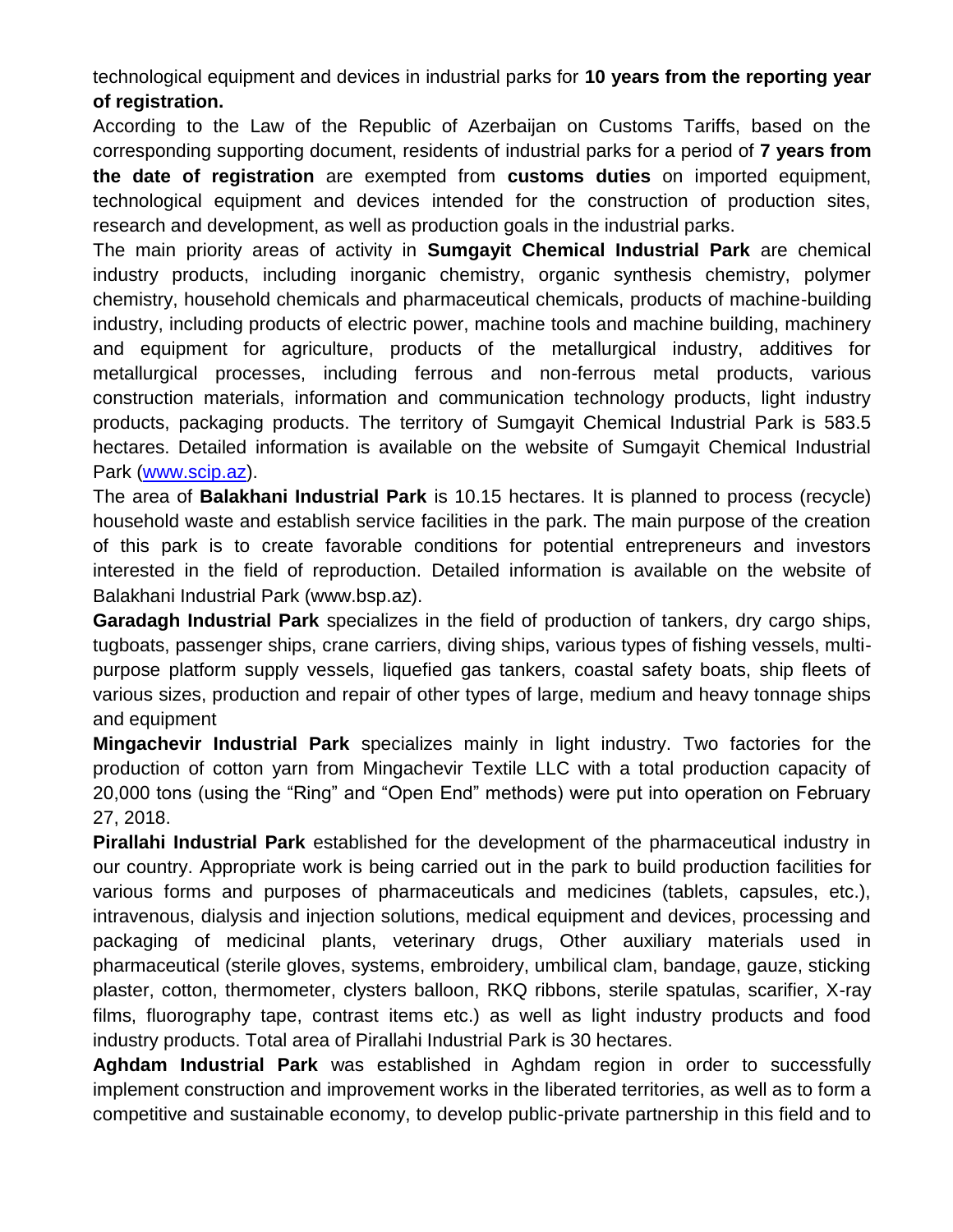apply the necessary incentives. Currently, work is underway to build the necessary infrastructure in the Aghdam Industrial Park.

In addition, **"Araz Valley Economic Zone" Industrial Park** was established in East Zangazur economic region (Jabrayil) in order to restore economic activity in the liberated territories, to ensure the settlement and employment of the population, as well as to create appropriate conditions for the production of competitive products. Currently, work is underway to build the necessary infrastructure in the Industrial Park.

Establishment of industrial estates determined by the Decree of the President of the Republic of Azerbaijan No. 288, dated October 8, 2014 **"On the establishment and organization of the activities of industrial estates".**

By the decision of the Cabinet of Ministers of the Republic of Azerbaijan No. 186, dated May 13, 2015, the **"Model Regulation on Industrial Estates"** approved.

In accordance with the legislation, the following incentives are applied in industrial estates:

- Determination of the minimum rent prices for land and buildings in accordance with Law of the Republic of Azerbaijan "On Land Lease" and Law of the Republic of Azerbaijan "On Lease":
- Issuance of soft loans for residents;
- Simplification of the administrative procedures;
- Organization of services for effective implementation of entrepreneurial activity.

**Neftchala Industrial Estate** established on 10 hectares of land and will produce cars, fish feed, plastic products, irrigation systems, polyethylene irrigation pipes, paper cups and beverages, install modular school buildings, fish processing and canning. The vast majority of these production areas have already been established and production activities have commenced.

Necessary external and internal infrastructure, including electricity and heat, gas, water, sewerage, communications, transport, fire protection, production, administrative, social and other infrastructure facilities for the effective implementation of entrepreneurial activities have been built in **Masalli Industrial Estate.** Entrepreneurs are carrying out work on the construction of mattresses and their parts, children's, kitchen and upholstered furniture, textiles, decorative coatings for exterior and interior walls, woodworking, roofing and accessories, plastic doors and windows in Masalli Industrial Estate. Some of these production areas have already been established and enterprises have started operating.

**Hajigabul Industrial Estate** was established on an area of 20 hectares. Work is underway to build plastic containers and water containers, automobiles, equipment for the production of construction materials and their spare parts, various types of fertilizers, polypropylene bags, insulation materials and bio proteins. Part of the mentioned production areas has been established and relevant works are being carried out in the direction of construction of other production areas.

**Sabirabad Industrial Estate** was established on an area of 20 hectares. A wool supply point and a honey packing plant have already started operating in the industrial estate. At the same time, appropriate work is being done to establish seed processing and food production areas.

Measures related to the organization, management and development of the industrial parks and industrial estates are implemented by the Economic Zones Development Agency under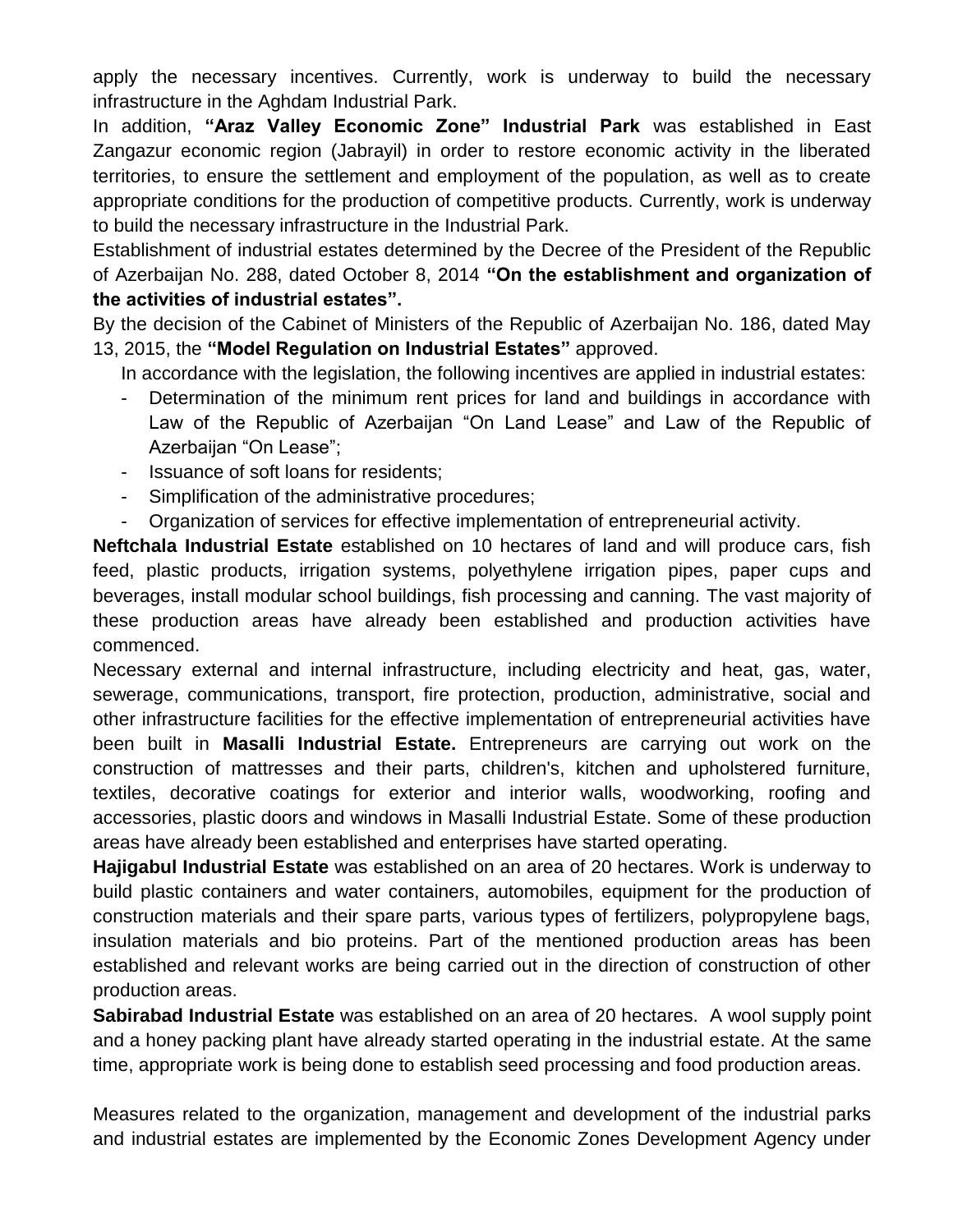the Ministry of Economy of the Republic of Azerbaijan and "Tamiz Shahar" OJSC (Balakhani Industrial Park).

The Regulation on the issuance of the "Investment Promotion Certificate" was approved alongside with the Decree of the President of the Republic of Azerbaijan of 18 January 2016 "On additional measures to encourage investments." Their overarching purpose is to ensure expansion of investment activity, improvement of business environment, boosting industrial production, and improvement of mechanisms for the promotion of investments in accordance with Item 5.2 of the Action Plan for the implementation of the "State Program for the Development of Industry in the Republic of Azerbaijan for 2015-2020." The Investment Promotion Certificate provides the right to receive benefits reflected in the Tax Code of the Republic of Azerbaijan and the Law "On custom tariffs."

These benefits are as follows:

- an exemption of legal entities from the profit and income tax in the amount of 50% for a period of 7 years;
- based on the Certificate of the Ministry of Economy, import of technical and technological equipment, and plants, is exempted from VAT for a period of 7 years;
- respective types of property are exempt from property tax for a period of 7 years after the receipt of the Investment Promotion Certificate;
- respective types of land parcels, owned or used, are exempt from the land tax for a period of 7 years after the receipt of the Investment Promotion Certificate;
- based on the Certificate of the Ministry of Economy, the export of technical and technological equipment, and plants, are exempted from customs duties for a period of 7 years.

To receive the Investment Promotion Certificate for any project, entrepreneurs should submit appropriate documents to the Ministry of Economy of the Republic of Azerbaijan, in accordance with legislative requirements.

At the same time, the "Center for Analysis and Coordination of the Fourth Industrial Revolution" public legal entity under the Ministry of Economy was established by the Decree of the President of the Republic of Azerbaijan No.1245 dated January 6, 2021.

The decree stipulates that the Center is a public legal entity which carries out cooperation and coordination between the Republic of Azerbaijan and international organizations operating in the field of the Fourth Industrial Revolution, as well as analysis and coordination of challenges, initiatives, strategies and projects in the digital economy.

Various organizational-economic models of entrepreneurship development are applied in the leading countries of the world. One of these models is special economic zones (SEZ). Its overall goal is to support the acceleration of the development of priority areas of country's economy, creation of more available condition to attract domestic and foreign investment, introducing new competitive manufacturing and service areas on the basis of special legal regime and modern technology.

For this purpose, in connection with the establishment of a port-type special economic zone in Alat settlement Azerbaijani President Ilham Aliyev signed a decree on March 17, 2016, "On measures to create a Free Trade Zone type special economic area covering the territory of Baku International Sea Trade Port in Alat township of Baku's Garadagh district".